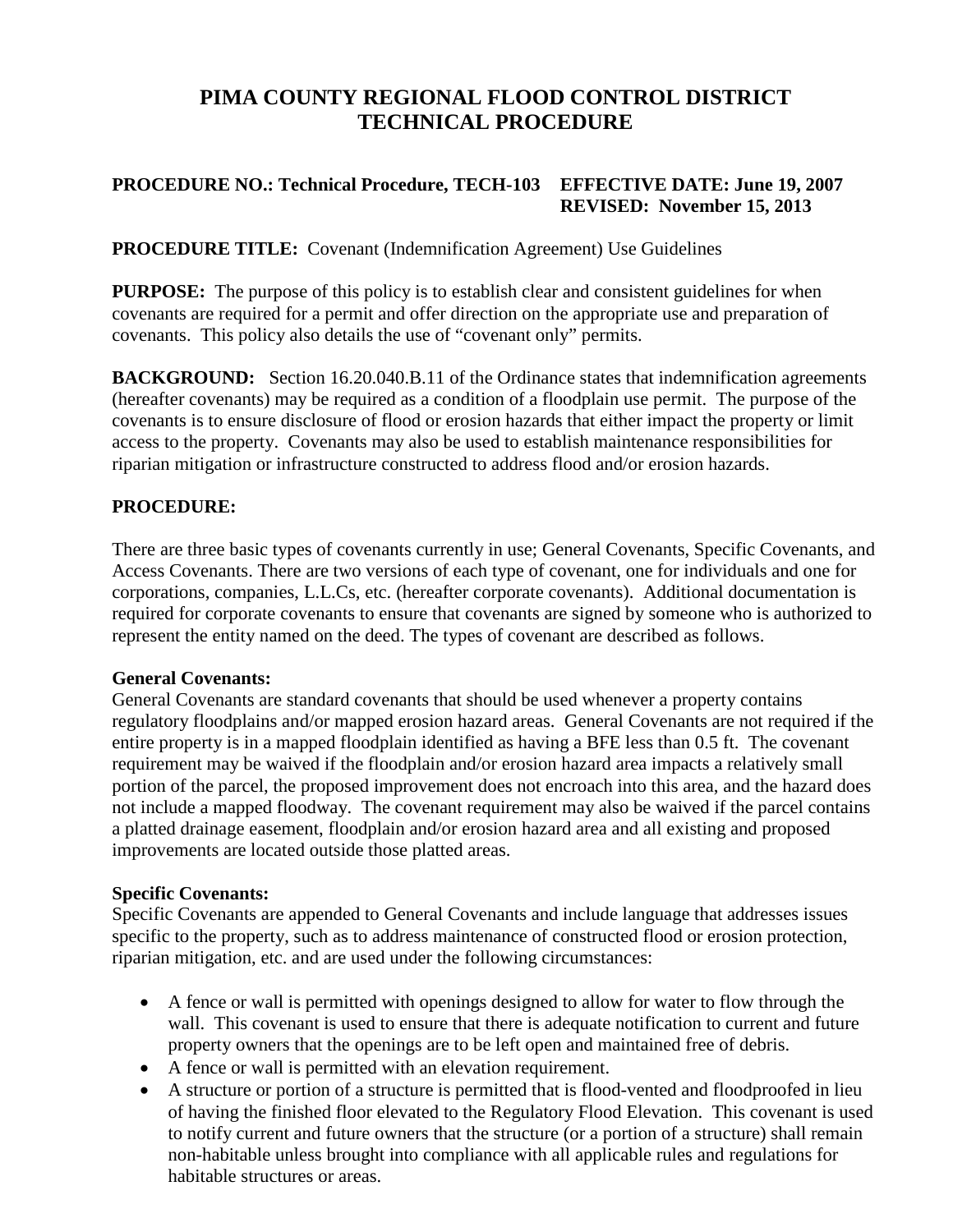- A permit that is issued contingent upon the construction of certain engineered flood and/or erosion protection. This covenant is used to notify current and future owners that certain constructed features on the property are necessary for protection against flood and/or erosion hazards, and that they shall be regularly inspected and properly maintained to serve their originally designed function. This includes the use of fill pad erosion protection measures that are "standard details" developed by the District, such as rip-rap protection for a fill pad. Structural foundation features such as piers and stem walls do not require a specific covenant, as they are features that are not likely to be modified by present or future owners.
- A permit that involves the alteration of a platted floodplain or erosion hazard area.
- A permit that includes riparian habitat mitigation. This covenant is used to notify current and future owners that riparian habitat mitigation has occurred on the subject parcel, that it is the responsibility of the owner(s) to maintain the riparian habitat, and that the area mitigated shall not be disturbed by any future activity.
- A permit that includes a riparian habitat mitigation credit transfer from one property to another. This covenant is used to notify current and future owners of both of the properties in question that a mitigation transfer has taken place, and that the area mitigated shall not be disturbed by any future activity. This covenant shall be signed by the owners of both properties.
- A permit that is subject to Variance by the Board of Supervisors. This covenant is used to notify future owners that the improvement does not comply with the Ordinance, was subject to a variance by the Board, that flood hazards are present, and that the property is not eligible for acquisition under the Floodprone Land Acquisition Program.
- A permit for a non-conforming use structure.
- A permit that includes an improved driveway crossing.

Other special covenants may be created, as needed, to address any specific need.

### **Access Covenants:**

Access Covenants are required by Section 16.44.030 B. and are designed for use when private vehicular access to and from the subject property crosses any regulatory floodplain on a road or easement that is not a paved, publicly maintained road. The area of coverage includes that area between the end of the paved publicly maintained road and the beginning of the private access, as defined by the property boundary of the subject property.

### **"Covenant Only" Permit:**

A "Covenant Only" permit may issued if:

- 1) The subject property requires Regular Covenants but the activity being permitted does not impact any regulatory floodplain, erosion hazard area, riparian habitat, or other area that requires additional consideration including the presence of any violations on the property.
- 2) The subject property only requires Access Covenants

See the "Preparing Covenant Only Permits" section below.

### **Preparing the Covenant:**

Covenants shall be prepared by the Counter Hydrologist or Area Hydrologist, as appropriate. Generation of covenants for FPUPs at the time of permit intake must be done cautiously, as it may not be known which specific covenants may be required, if any. General guidelines for covenant preparation are as follows: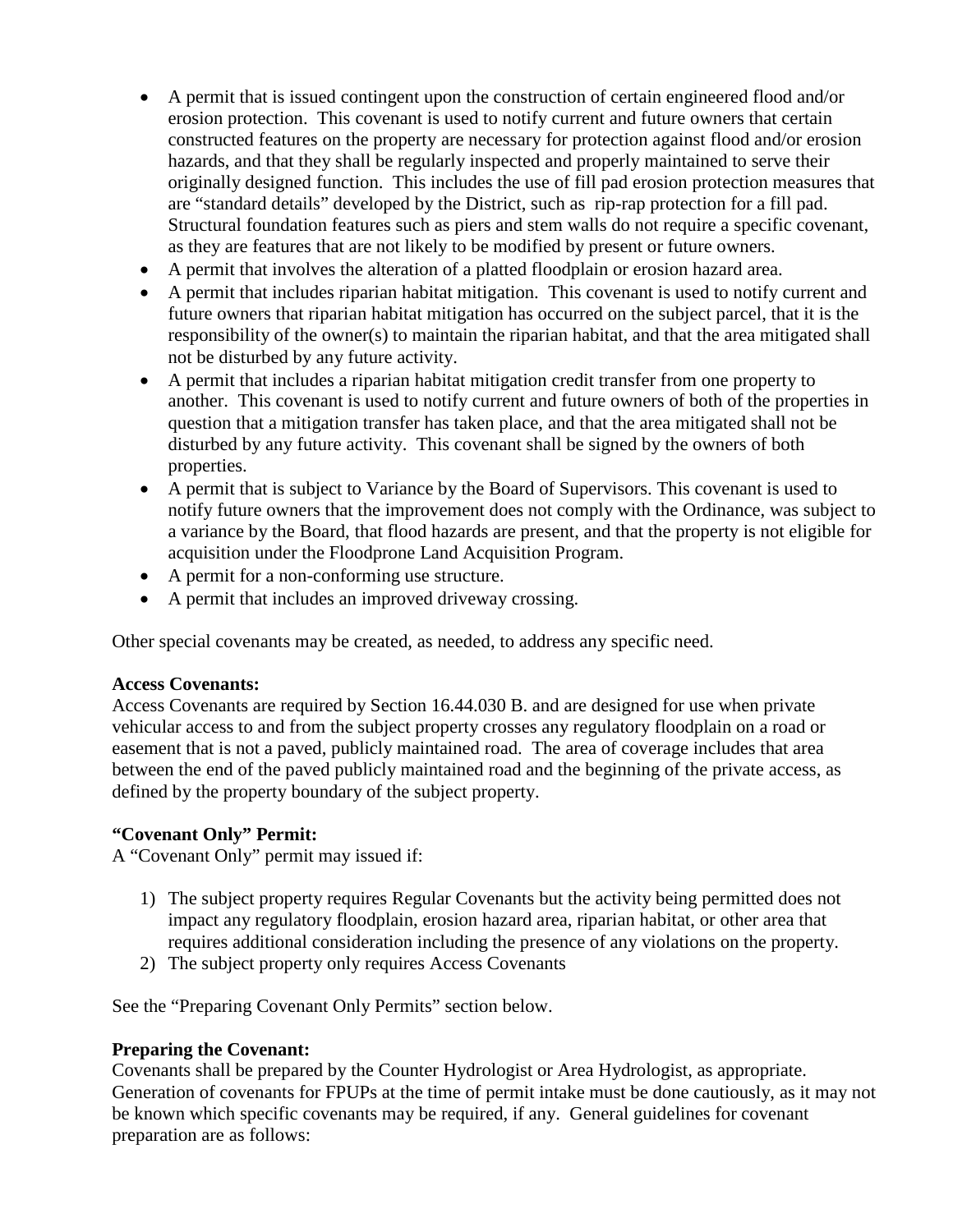- Signed originals are required, photocopies of signed covenants are not acceptable.
- In order to prepare covenants, it is necessary to obtain the latest recorded deed for the subject property. A list of documents that are acceptable and not acceptable to convey ownership are shown in Attachment 1.
- All persons or entities named on the deed as an owner of the subject parcel are required to sign the covenants. If covenants will be signed by multiple owners in front of separate notaries, each name should have a separate area for the notary to sign and seal the document.
- Each covenant document shall have its own legal description attached. For example, if both General Covenants and Access Covenants are required, each covenant shall have the legal description attached to it.
- Legal descriptions shall be labeled Exhibit A.
- Photocopied legal descriptions shall be legible and shall be in a font size equivalent to 10-point font or larger.
- Previous recordation information shall be removed from all documents used as exhibits.
- Covenants shall NOT be faxed to customers, nor should they be faxed at any time during the process. Faxing can render covenants illegible and subject to rejection by the Recorder's Office.
- Powers of Attorney are acceptable for one individual to sign for another individual.
- If an owner named on the deed is deceased, a death certificate is acceptable in lieu of that persons signature provided at least one other owner is listed on the deed and all other named owners sign the covenant. If the deceased is the sole named owner, it shall be necessary for the heir(s) to provide adequate documentation demonstrating inheritance of the property.
- The FPUP number shall be placed in the footer of the covenant document along with information on whose attention the Recorder's Office should return the covenants to.
- Corporate covenants shall be used whenever the owner named on the deed is a company, corporation, L.L.C, etc.
	- o For corporate covenants, in addition to the latest deed, it is necessary for the individual(s) signing the covenant to demonstrate that they are authorized to sign the covenant on behalf of the corporation. Acceptable documents include: Articles of Incorporation, documentation demonstrating ownership of the corporation, copy of board minutes, statement of Power of Attorney, a resolution, a letter on company letterhead signed by an authorized person allowing another individual to sign.

# **Preparing Covenants Only Permits:**

Covenant only permits do not require completion of a green FPUP form, but do require the issuance of an FPUP number. The procedure for covenant only permits is as follows:

- 1. Assign an FPUP number for the permit. If General Covenants or General and Access Covenants are required, place a "C" suffix after the FPUP number. If only Access Covenants are required, place an "AC" suffix after the FPUP number.
- 2. Create an FPUP file for the permit. This file shall include:
	- a. A photocopy of the Development Services Department (DSD) Activity permit.
	- b. A photocopy of the approved site plan.
	- c. Covenants (either original signed or photocopies labeled "Out to customer" with the date they were given to the customer.)
	- d. Copy of the latest recorded deed.
	- e. All other information required pursuant to *ADM-201* in the *Policies and Procedures Handbook*
- 3. If the covenants are signed at the time of intake:
	- a. Sign and stamp the DSD Activity sheet and site plan.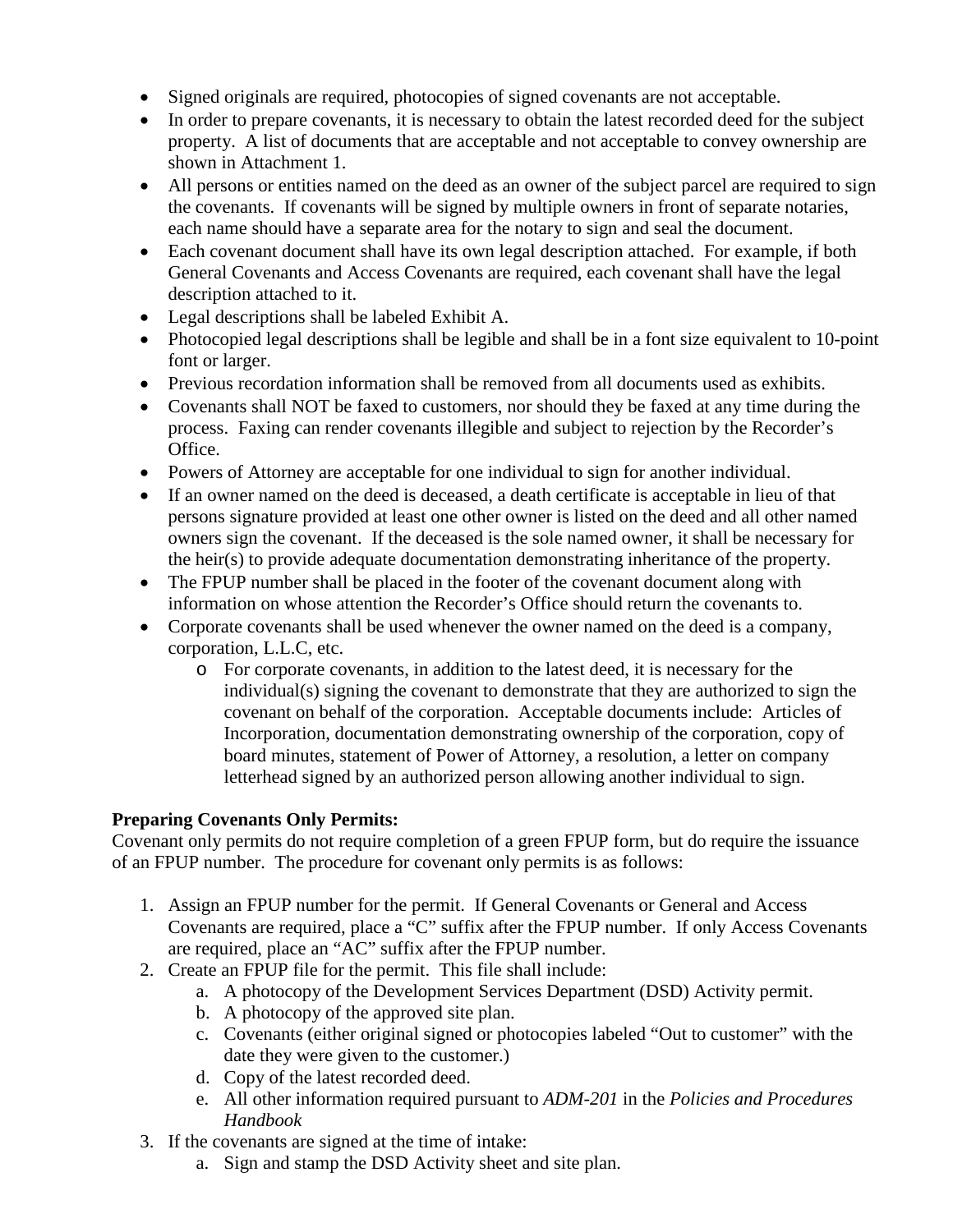- b. Make two photocopies of the DSD Activity sheet and one photocopy of the site plan. These will be the file copies for the permit folder and permit log.
- c. Complete the Permits Plus workflow and any applicable conditions (i.e. setback requirements, etc.)
- d. Return the original DSD Activity sheet and site plan(s) to the customer.
- e. Place the file in the completed FPUPs tray.
- 4. If the owner(s) are not able to sign the covenants at the time of intake:
	- a. Sign and stamp the DSD activity sheet and site plan and place the ORIGINALS in the FPUP folder for later issuance upon the return of the covenants.
	- b. Make two photocopies of the DS Activity sheet and one photocopy of the site plan. These will be the file copies for the permit folder and permit log.
	- c. Place any applicable conditions in Permits Plus (i.e. setback requirements, etc.)
	- d. If the deed is not available to prepare the covenants, let the applicant know that the deed must be provided before the covenants can be prepared and the permit approved. Annotate the FPUP file chart documenting this conversation.
	- e. If the deed is available and the covenants can be prepared, print the covenants and either:
		- i. give them to the applicant to have them signed, or
		- ii. leave them in the FPUP folder for the owner to come and sign.
		- iii. Write "WAIT Status" along with the date and your initials in the upper righthand corner of the District copy of the DSD Activity sheet.
	- f. Give the FPUP folder to the proper administrative staff for intake into the database.
	- g. Administrative staff shall place the FPUP folder in the Ready File.
- 5. When the signed covenants (with original signatures and notary seals) are received by the District.
	- a. Verify that steps 2 and 3 above have been completed.
	- b. Make photocopies of the covenants for the customer, if desired.
	- c. Complete Permits Plus workflow, if applicable.
	- d. Place the photocopy of the activity sheet in the FPUP log and log the permit out.
	- e. Return original DSD Activity sheet and site plan(s) to the customer.
	- f. Give the FPUP folder to the proper administrative staff to update the database.
	- g. Administrative staff shall place the FPUP folder in the FPUP file cabinet.

**APPROVED BY:** 

Suzanne Shields Director

 $\frac{1}{\frac{\text{Date}}{\text{Date}}}}$ 

Original Policy Approved: 6/19/2007 Date(s) Revised: 11/15/2013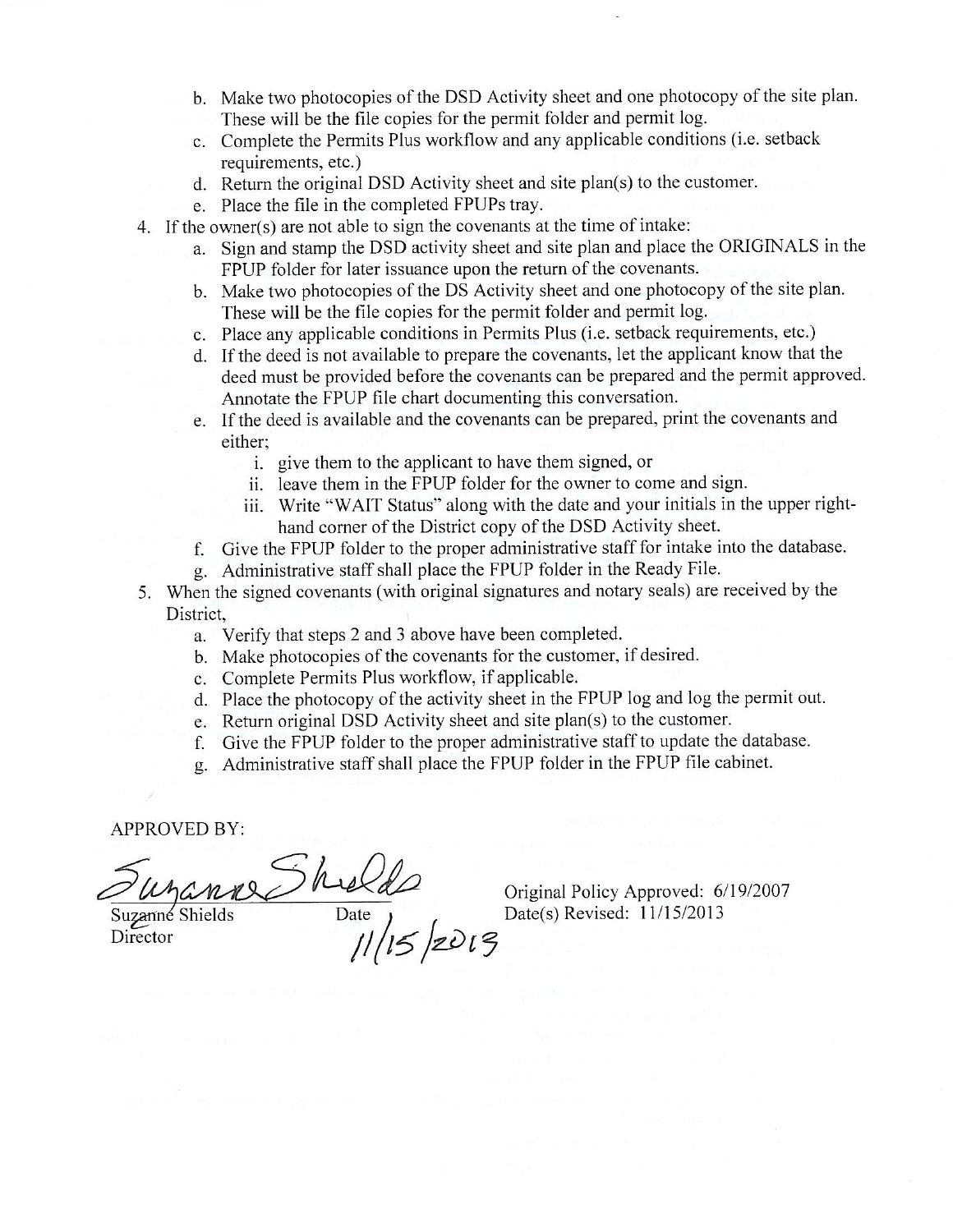# ATTACHMENT 1

#### **DEEDS & DOCUMENTS THAT CAN BE TRANSFERRED**

#### GROUP A

- 1. Affidavit of Succession (need signature page also)
- 2. Affidavit of Successors Rights
- 3. Any deed coming out of a personal representative is acceptable
- 4. Bankruptcy Trustee Deed
- 5. Bargain and Sale Deed
- 6. Commissioner Deed in Partition
- 7. Court Orders with legal descriptions vesting title
- 8. Deed in Lieu of Foreclosure
- 9. Deed in Trust
- 10. Distribution of Estate
- 11. Duly Appointed Fiduciary of the Estate of \_\_\_\_\_\_\_\_\_
- 12. Executor or Executrix Deed
- 13. Gift Deed
- 14. Grant Deed
- 15. Indenture
- 16. Instrument of Distribution
- 17. Join Tenancy Deed
- 18. Life Estate Deed
- 19. Marshall's Deed (same as Sheriff's Deed)
- 20. Order Approving Final (Accounting and Final Decree of Distribution of Estate)
- 21. Partition Deed (Segregation of Property Split)
- 22. Quit Claim Deed (Docket/Page go on bottom sometimes)
- 23. Resignation of Trust & Consult of Successor Trust
- 24. Sheriff's Deed
- 25. Successor Trustee
- 26. Treasurer's Deed
- 27. Trustees Deed
- 28. Trustees Deed Upon Sale
- 29. Vendor's Deed (providing chain is correct)
- 30. Warranty Deed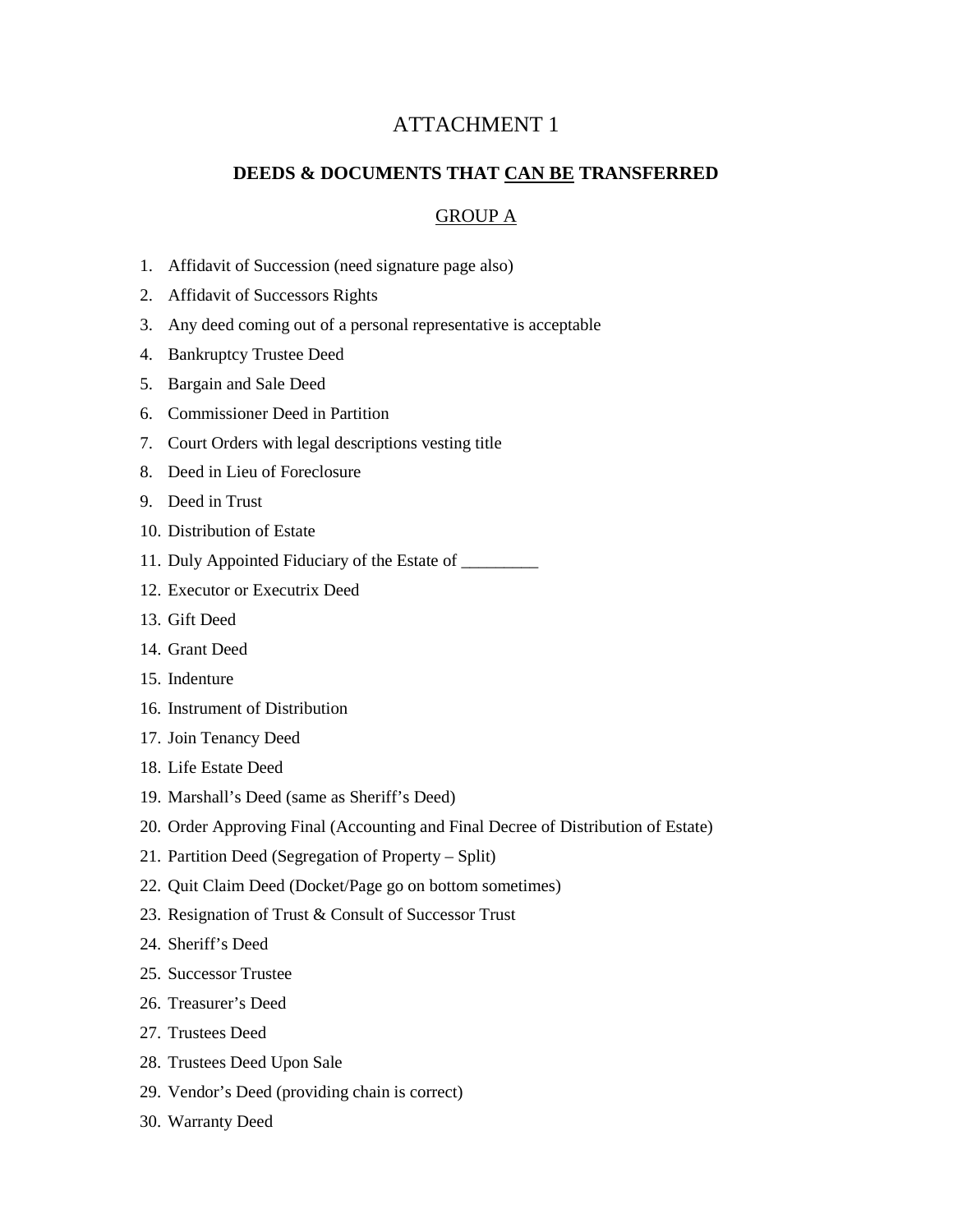\*To Transfer a deed that has trustees deeding out, you do not need all the trustees signatures in order to Transfer out.

### **DEEDS & DOCUMENTS THAT CAN BE TRANSFERRED**

### GROUP B

- 1. Affidavit Evidencing Termination of JT/RS is acceptable only if accompanied by Death Certificate.
- 2. Affidavit of Completion of Foreclosure (Remove C/O and contract or agreement)
- 3. Burial Permit (Same as Death Certificate)
- 4. Death Certificate is acceptable alone and without affidavit terminating joint tenancy. (Docket/Page for on bottom sometimes)
- 5. Decree of Dissolution (Watch for restoration of Wife's name) (Docket/Page go on bottom sometimes).
- 6. Divorce Decree (same as above)
- 7. Termination of Joint Tenancy (If in JT/RS, need Death Certificate) (Docket/Page go on bottom sometimes)
- 8. Vendor's Deed (transfers, leave C/O, Contract, Agreement or Vendee's Deed on.)
- 9. Waiver of Estate Tax (Remove deceased Joint Tenant and add Docket and Page to legal. Can remove any deceased person's name from any record we have if it has been established by DOR, State Tax Commission or a Court.)

### **DOCUMENTS THAT ARE QUESTIONABLE**

- 1. Certificate of Heirship (Involves community property or tenants in common only. Must have death date. It must also be 3 years since person died and no probate ever done. All heirs and their relationship to the deceased must be listed. Usually accompanied by Quit Claim Deeds of heirs not interested in property. This takes place of the Probate.)
- 2. Judgment and Decree of Foreclosure [Depending on type of foreclosure, must determine time frame involved (i.e. 6, 12, 18, and 24 months) before sheriff's Deed is acceptable].
- 3. Order Setting aside to Spouse Homestead (will transfer if no recorded Deed of Dist.)